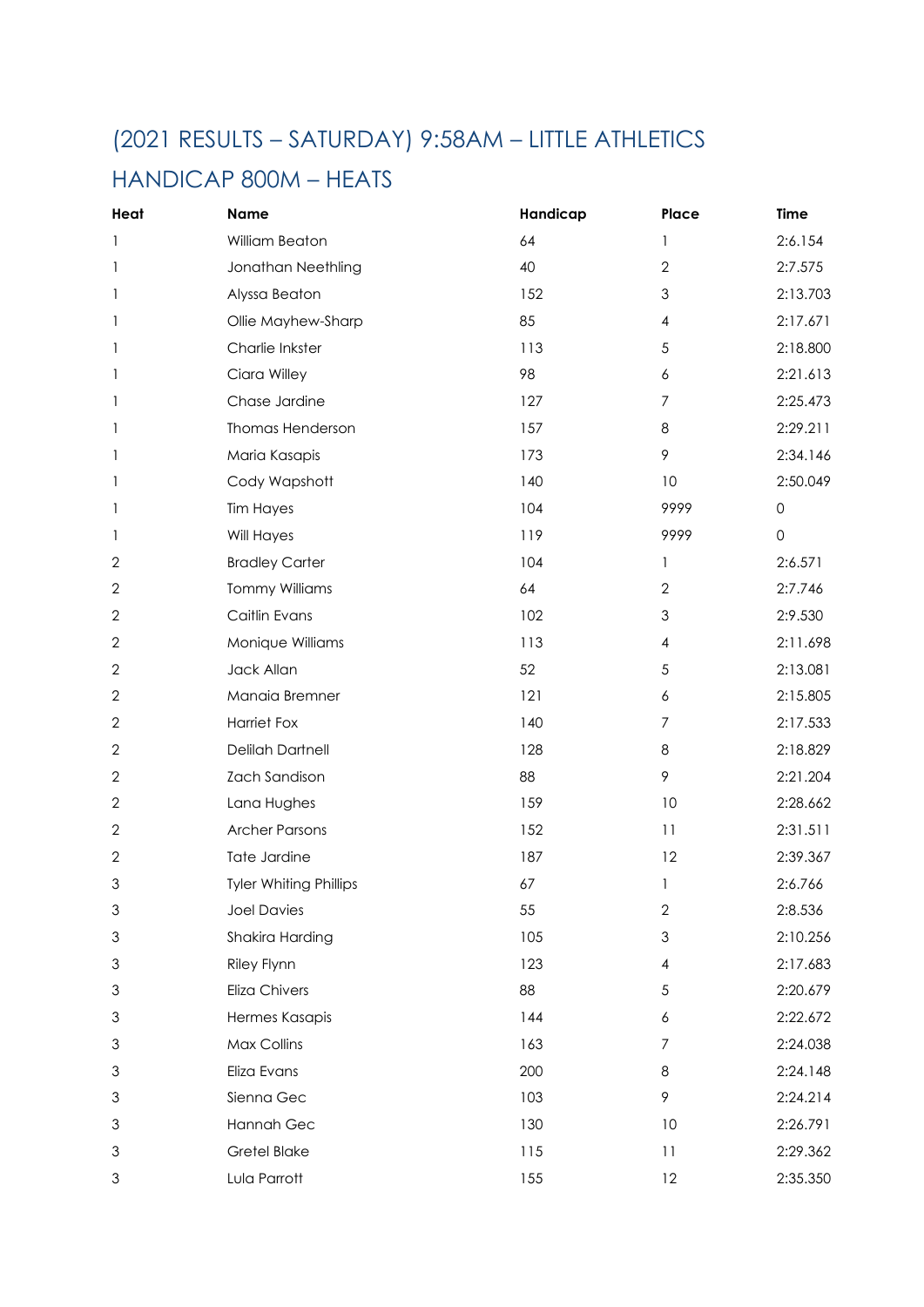| 4              | Joe Chigwidden       | 57                  | $\mathbf{1}$   | 2:9.775             |
|----------------|----------------------|---------------------|----------------|---------------------|
| $\overline{4}$ | Sloan Mulholland     | 89                  | $\overline{2}$ | 2:11.636            |
| $\overline{4}$ | Angus Thomas         | 107                 | 3              | 2:11.932            |
| 4              | Jack Griffiths       | 123                 | $\overline{4}$ | 2:15.425            |
| 4              | Marcus Ryan          | 68                  | 5              | 2:16.982            |
| 4              | Nate Smith           | 145                 | 6              | 2:18.392            |
| 4              | Alicia Gec           | 103                 | 7              | 2:21.322            |
| 4              | Callum Wade          | 132                 | 8              | 2:22.712            |
| 4              | Saphire Pratt        | 163                 | 9              | 2:26.357            |
| 4              | Kynan Stasinowsky    | 117                 | 9999           | $\mathbf 0$         |
| 4              | Campbell Stasinowsky | 155                 | 9999           | $\mathbf 0$         |
| 5              | Joshua Evans         | 60                  | 1              | 2:6.691             |
| 5              | Archer Jones         | 72                  | $\overline{2}$ | 2:6.985             |
| 5              | Lacey Williams       | 123                 | 3              | 2:11.045            |
| 5              | Declan Maling        | 103                 | $\overline{4}$ | 2:12.059            |
| 5              | William Hughes       | 91                  | 5              | 2:12.150            |
| 5              | Beau Blythman        | 109                 | 6              | 2:21.730            |
| 5              | Cooper Dmytrenko     | 118                 | 7              | 2:24.553            |
| 5              | Flynn Sandison       | 169                 | 8              | 2:27.208            |
| 5              | <b>Holly Yorke</b>   | 155                 | 9              | 2:27.255            |
| 5              | Max Dmytrenko        | 147                 | 10             | 2:36.310            |
| 5              | Archie Thomas        | 138                 | 11             | 2:37.821            |
| 5              | <b>Ethan Goding</b>  | $\mathsf{O}\xspace$ | 9999           | $\mathsf{O}\xspace$ |
|                |                      |                     |                |                     |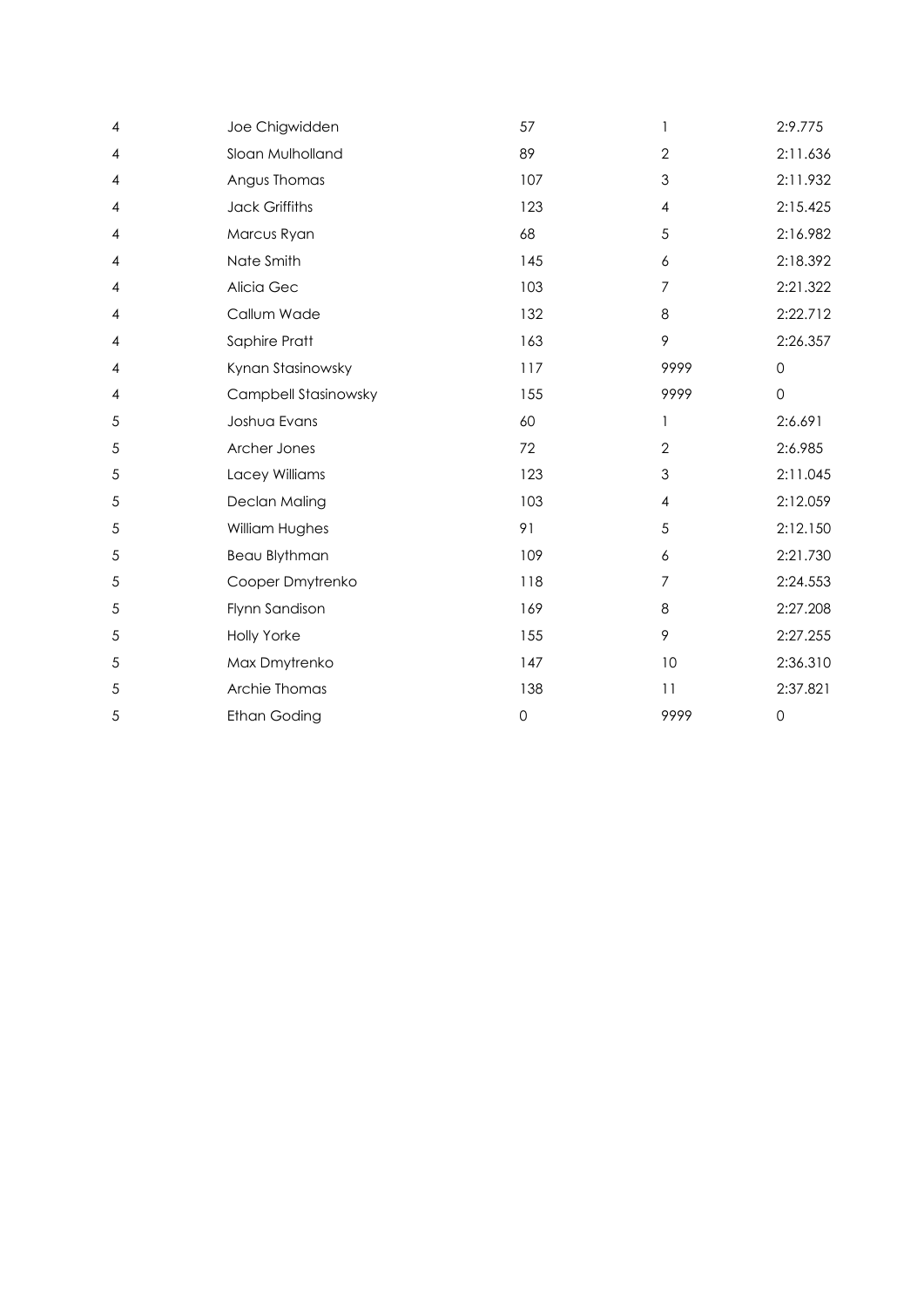## (2021 RESULTS – SUNDAY) 2:53PM – LITTLE ATHLETICS 400M –

#### **HEATS**

| Heat           | <b>Name</b>             | Handicap            | Place                     | <b>Time</b>         |
|----------------|-------------------------|---------------------|---------------------------|---------------------|
| 1              | Lachlan Smith           | 67                  | $\mathbf{1}$              | 49.743              |
| 1              | Dashiell Muir           | 27                  | $\overline{2}$            | 50.379              |
| 1              | Marcus Ryan             | 73                  | 3                         | 52.156              |
| 1              | <b>Eliza Chivers</b>    | 71                  | 4                         | 52.988              |
| 1              | William Beaton          | 39                  | 5                         | 53.181              |
| 1              | Alyssa Beaton           | 75                  | 6                         | 55.163              |
| 1              | India Harding           | 100                 | $\overline{7}$            | 1:1.716             |
| 1              | Archie Thomas           | 95                  | 9999                      | $\mathsf{O}\xspace$ |
| 1              | Mack Capobianco         | 45                  | 9999                      | $\mathbf{0}$        |
| 1              | Elsa Volz               | 75                  | 9999                      | $\mathsf{O}\xspace$ |
| 1              | Emily Rankin            | 74                  | 9999                      | $\mathsf{O}\xspace$ |
| 1              | Monique Williams        | 76                  | 9999                      | $\mathsf{O}\xspace$ |
| 1              | <b>Bridie Neale</b>     | 61                  | 9999                      | $\mathsf{O}\xspace$ |
| 1              | Ned O'Farrell           | 100                 | 9999                      | $\mathsf{O}\xspace$ |
| $\mathbf{2}$   | Isaac Marschall         | 72                  | $\mathbf{1}$              | 48.854              |
| 2              | Lacey Williams          | 75                  | $\overline{2}$            | 52.461              |
| $\sqrt{2}$     | Emma Driscoll           | 73                  | $\mathfrak{S}$            | 53.031              |
| $\mathbf 2$    | Kristian Barresi        | 28                  | $\overline{4}$            | 53.346              |
| $\overline{2}$ | Charlie Inkster         | 67                  | 5                         | 54.426              |
| $\mathbf 2$    | Caitlin Evans           | 46                  | $\boldsymbol{6}$          | 55.407              |
| $\mathbf 2$    | <b>Isabella Parrott</b> | 76                  | $\overline{7}$            | 57.195              |
| $\mathbf 2$    | Illiana Mulholland      | 74                  | 8                         | 57.390              |
| 2              | <b>Gretel Blake</b>     | 76                  | 9                         | 59.641              |
| 2              | Holly Yorke             | 98                  | 10                        | 1:1.421             |
| $\sqrt{2}$     | <b>Grace Carter</b>     | 64                  | 9999                      | $\mathsf{O}\xspace$ |
| $\mathbf{2}$   | Calven Lipec            | 39                  | 9999                      | 0                   |
| $\mathbf{2}$   | Louie Oglethorpe        | 100                 | 9999                      | $\mathsf{O}\xspace$ |
| 3              | Shakira Harding         | 53                  | 1                         | 51.249              |
| 3              | <b>Bradley Carter</b>   | 41                  | $\mathbf{2}$              | 51.939              |
| 3              | Alicia Gec              | 66                  | $\ensuremath{\mathsf{3}}$ | 53.349              |
| 3              | Manon Muir              | 70                  | $\overline{4}$            | 53.724              |
| 3              | Ollie Mayhew-Sharp      | 72                  | $\sqrt{5}$                | 53.929              |
| 3              | Caleb Kilpatrick        | $\mathsf{O}\xspace$ | 6                         | 53.933              |
| 3              | Hannah Gec              | 74                  | $\overline{7}$            | 57.540              |
| 3              | Alfie Oglethorpe        | 100                 | 8                         | 58.489              |
| 3              | Oliver Irwin            | 76                  | 9                         | 59.110              |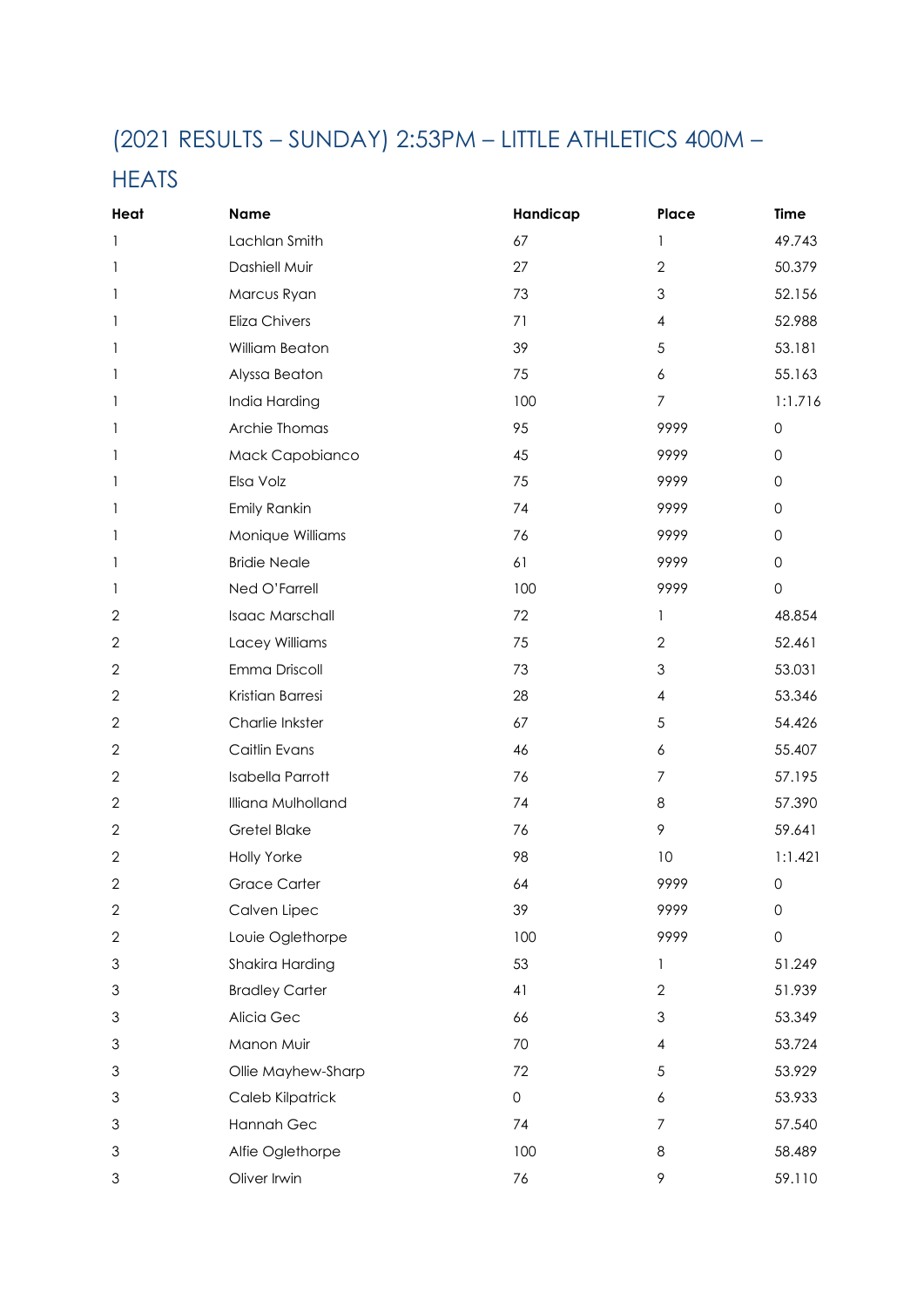| $\mathfrak 3$ | Lana Hughes             | 78  | 10                        | 1:0.111             |
|---------------|-------------------------|-----|---------------------------|---------------------|
| 3             | Flynn Sandison          | 100 | 11                        | 1:0.606             |
| 3             | Gabriel Owusu-Afriyie   | 74  | 9999                      | 0                   |
| 3             | Maeve Gill              | 75  | 9999                      | $\mathsf{O}\xspace$ |
| 3             | <b>Bella Pasquali</b>   | 34  | 9999                      | $\mathsf{O}$        |
| 4             | Miller Smith            | 41  | 1                         | 51.389              |
| 4             | Angus Aggenbach         | 38  | $\overline{2}$            | 52.369              |
| 4             | Arabella McColl         | 72  | $\ensuremath{\mathsf{3}}$ | 52.683              |
| 4             | <b>Ethan Goding</b>     | 22  | $\overline{4}$            | 52.691              |
| 4             | Harry McDonough         | 56  | $\sqrt{5}$                | 53.365              |
| 4             | <b>Tahnee Hutchison</b> | 76  | 6                         | 53.421              |
| 4             | Lisa Raksri             | 66  | $\overline{7}$            | 55.126              |
| 4             | Marlon Micalizzi        | 74  | $\,8\,$                   | 56.096              |
| 4             | Sawyer Harris           | 71  | $\,9$                     | 57.475              |
| 4             | Chase Jardine           | 75  | 10                        | 57.905              |
| 4             | Charli Brown            | 81  | 11                        | 58.214              |
| 4             | Cody Wapshott           | 100 | 12                        | 1:0.706             |
| 4             | Tate Jardine            | 100 | 13                        | 1:10.796            |
| 4             | Olivia Tierney          | 74  | 9999                      | $\mathbf 0$         |
| 5             | Declan Maling           | 75  | 1                         | 51.074              |
| 5             | Sloan Mulholland        | 59  | $\overline{2}$            | 51.237              |
| $\sqrt{5}$    | Archer Jones            | 44  | $\ensuremath{\mathsf{3}}$ | 51.611              |
| 5             | Joe Chigwidden          | 25  | 4                         | 51.846              |
| 5             | Ciara Willey            | 66  | $\sqrt{5}$                | 55.040              |
| 5             | Sienna Gec              | 71  | $\boldsymbol{6}$          | 55.572              |
| $\sqrt{5}$    | Stella Tucker           | 74  | $\boldsymbol{7}$          | 57.273              |
| 5             | Callum Wade             | 85  | 8                         | 57.287              |
| $\sqrt{5}$    | Nate Smith              | 72  | 9                         | 57.441              |
| $\sqrt{5}$    | <b>Harper Harding</b>   | 76  | 10                        | 58.874              |
| $\sqrt{5}$    | Finn Irwin              | 100 | 11                        | 1:10.064            |
| $\sqrt{5}$    | Lula Parrott            | 100 | 9999                      | $\mathsf{O}$        |
| $\sqrt{5}$    | Daniel Hildyard         | 38  | 9999                      | $\mathsf{O}\xspace$ |
| $\sqrt{5}$    | Hannah McMeel           | 75  | 9999                      | $\mathsf{O}\xspace$ |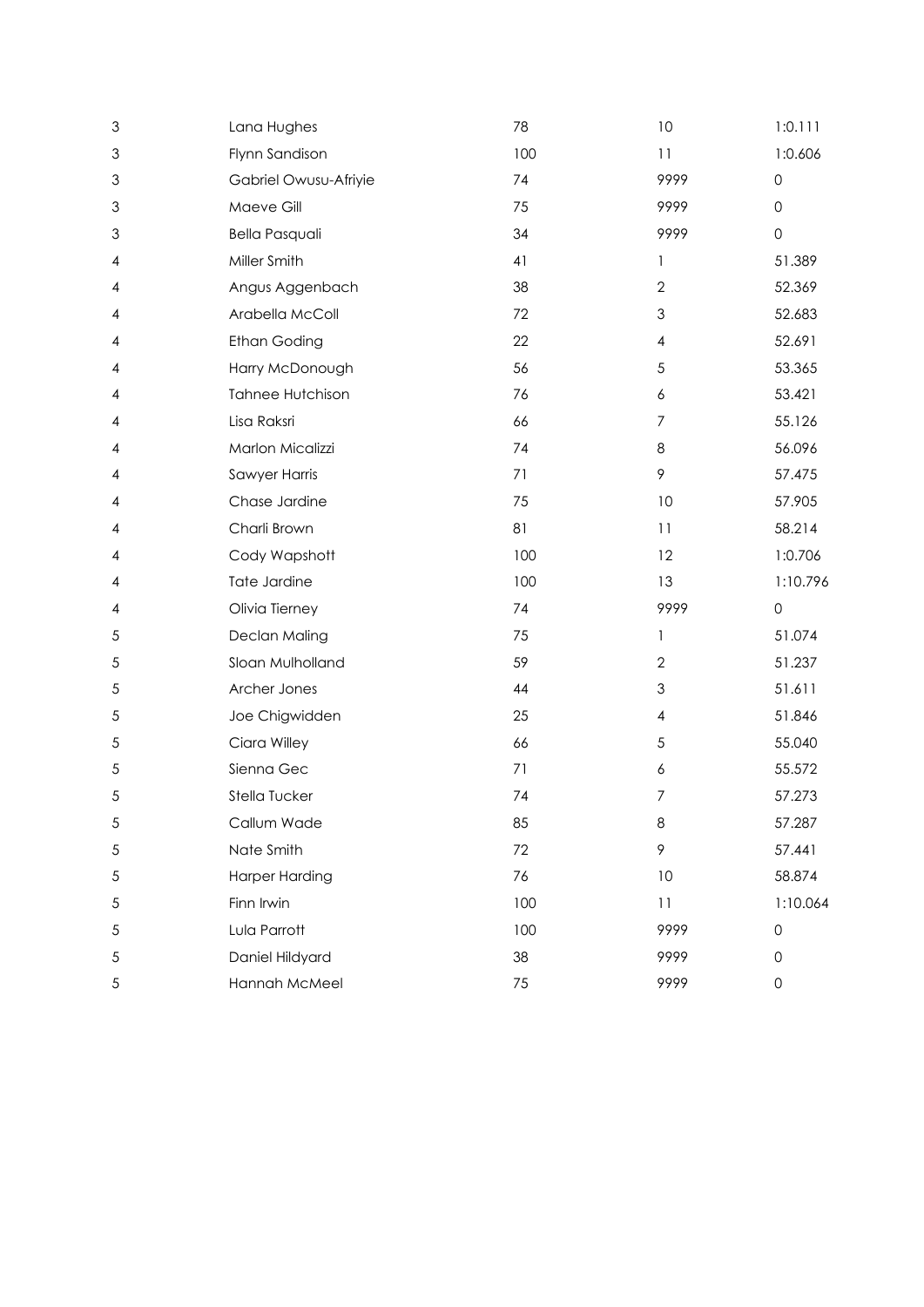## (2021 RESULTS – SUNDAY) 9:30AM – LITTLE ATHLETICS BOYS HANDICAP 100M – HEATS

| Heat           | <b>Name</b>             | Handicap        | Place                                 | <b>Time</b>         |
|----------------|-------------------------|-----------------|---------------------------------------|---------------------|
| 1              | Isaac Marschall         | 14.5            | 1                                     | 11.542              |
| 1              | Nate Smith              | 21              | $\overline{2}$                        | 11.810              |
| 1              | Noah Lyons              | 6.75            | $\mathfrak 3$                         | 11.997              |
| 1              | Chase Jardine           | 25.25           | $\overline{\mathbf{4}}$               | 12.043              |
| 1              | Oliver Kortekaas        | 16              | 5                                     | 12.585              |
| 1              | Max Dmytrenko           | 30              | 6                                     | 13.779              |
| 1              | Corey Mason             | 1.25            | 9999                                  | $\mathsf{O}\xspace$ |
| 1              | <b>Ethan Goding</b>     | 4.75            | 9999                                  | $\mathsf{O}\xspace$ |
| 2              | Dashiell Muir           | 5               | 1                                     | 11.965              |
| $\overline{2}$ | <b>Zachary Hatt</b>     | 6.75            | $\overline{2}$                        | 11.996              |
| $\overline{2}$ | Lukas Pierce            | 1.5             | $\mathfrak{S}$                        | 12.009              |
| 2              | <b>Matthew Driscoll</b> | 25.25           | $\overline{4}$                        | 12.097              |
| $\overline{2}$ | Harry McDonough         | 14.5            | 5                                     | 12.339              |
| $\mathbf 2$    | Lachlan Gumley          | 16.25           | 6                                     | 12.541              |
| $\mathbf 2$    | Tate Jardine            | 30              | $\overline{7}$                        | 13.848              |
| 2              | Sebastian Semmler       | 21.75           | 9999                                  | $\mathsf{O}\xspace$ |
| 3              | Daniel Hildyard         | 8.5             | $\mathbf{1}$                          | 11.884              |
| 3              | Callum Wade             | 25.5            | $\sqrt{2}$                            | 12.082              |
| 3              | Thomas Naylor           | 5               | $\ensuremath{\mathsf{3}}$             | 12.142              |
| 3              | Zach Sandison           | 17.5            | $\overline{\mathcal{A}}$              | 12.549              |
| 3              | Riley Mullner           | 22              | 5                                     | 12.565              |
| 3              | Finn Irwin              | 30              | $\boldsymbol{6}$                      | 13.977              |
| 3              | Calven Lipec            | 3.75            | 9999                                  | $\mathsf{O}$        |
| 3              | Kynan Stasinowsky       | 14.75           | 9999                                  | $\mathsf{O}\xspace$ |
| 4              | Joe Chigwidden          | 3.75            | $\mathbf{1}$                          | 11.833              |
| 4              | Archer Jones            | 8.75            | $\mathbf{2}$                          | 12.043              |
| 4              | <b>Bradley Carter</b>   | 5.5             | $\mathfrak{Z}$                        | 12.065              |
| 4              | Nate Pokorzynski        | 15              | $\overline{\mathbf{4}}$               | 12.143              |
| 4              | Alfie Oglethorpe        | 26              | $\sqrt{5}$                            | 12.255              |
| 4              | Thomas Henderson        | 23.5            | 6                                     | 12.306              |
| 4              | Riley Flynn             | 17.75           | $\boldsymbol{7}$                      | 12.496              |
| 4              | Flynn Sandison          | 30 <sup>°</sup> | $\,8\,$                               | 12.795              |
| 5              | Joshua Evans            | 15              | $\begin{array}{c} \hline \end{array}$ | 11.816              |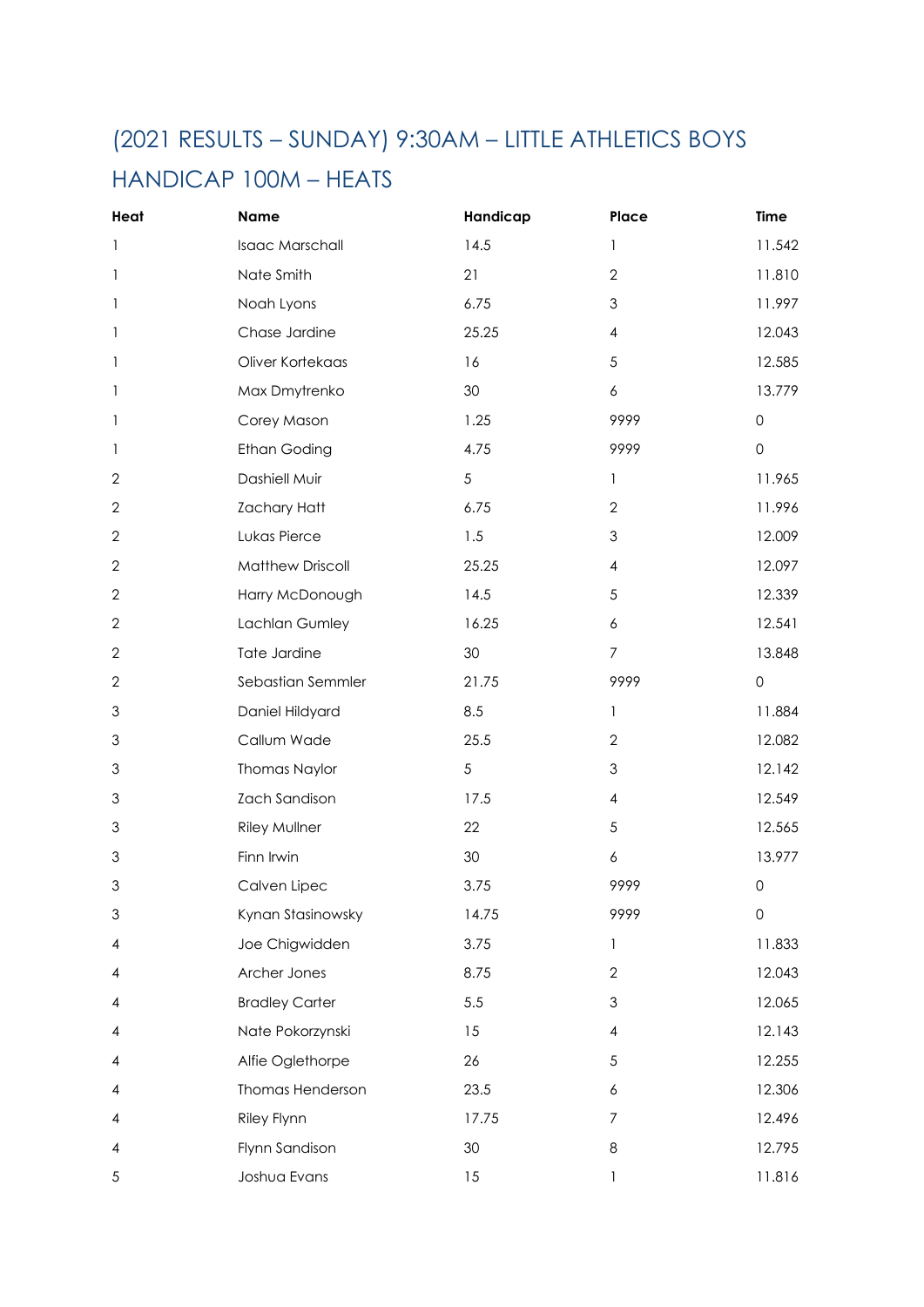| 5                | Miller Smith             | 5.5                 | $\overline{2}$   | 11.832              |
|------------------|--------------------------|---------------------|------------------|---------------------|
| 5                | William Beaton           | 4.25                | $\mathfrak{Z}$   | 12.315              |
| 5                | Ares Sario               | 12.5                | $\overline{4}$   | 12.518              |
| 5                | Marlon Micalizzi         | 17.75               | 5                | 12.605              |
| $\sqrt{5}$       | <b>Archer Parsons</b>    | 24.25               | 6                | 13.057              |
| 5                | Cody Wapshott            | 30                  | $\overline{7}$   | 13.503              |
| 5                | Campbell Stasinowsky     | 26.25               | 9999             | $\mathsf{O}\xspace$ |
| 6                | Lachlan Smith            | 12.75               | $\mathbf{1}$     | 11.531              |
| 6                | Declan Maling            | 18.5                | $\overline{2}$   | 11.841              |
| 6                | Angus Aggenbach          | 4.5                 | $\mathfrak{Z}$   | 11.930              |
| 6                | Louie Oglethorpe         | 24.5                | 9999             | $\mathbf 0$         |
| 6                | Dane Greig               | 15.25               | 9999             | $\mathbf 0$         |
| 6                | Ned O'Farrell            | 27                  | 9999             | $\mathbf 0$         |
| 6                | Mack Capobianco          | 6.25                | 9999             | $\mathsf{O}$        |
| $\overline{7}$   | Sloan Mulholland         | 15.5                | $\mathbf{1}$     | 11.642              |
| $\overline{7}$   | <b>Isaac Malamatinas</b> | 6.25                | $\overline{2}$   | 11.864              |
| 7                | James Hurley             | 4.5                 | $\mathfrak{Z}$   | 11.999              |
| $\overline{7}$   | Oliver Irwin             | 24.75               | $\sqrt{4}$       | 12.115              |
| $\overline{7}$   | Jaxon Latchman           | 13                  | 5                | 12.287              |
| $\overline{7}$   | Cooper Dmytrenko         | 28.25               | $\boldsymbol{6}$ | 12.332              |
| $\boldsymbol{7}$ | Gabriel Owusu-Afriyie    | 20.5                | 9999             | $\mathbf 0$         |
| $\overline{7}$   | Caleb Kilpatrick         | $\mathsf{O}\xspace$ | 9999             | $\mathsf{O}\xspace$ |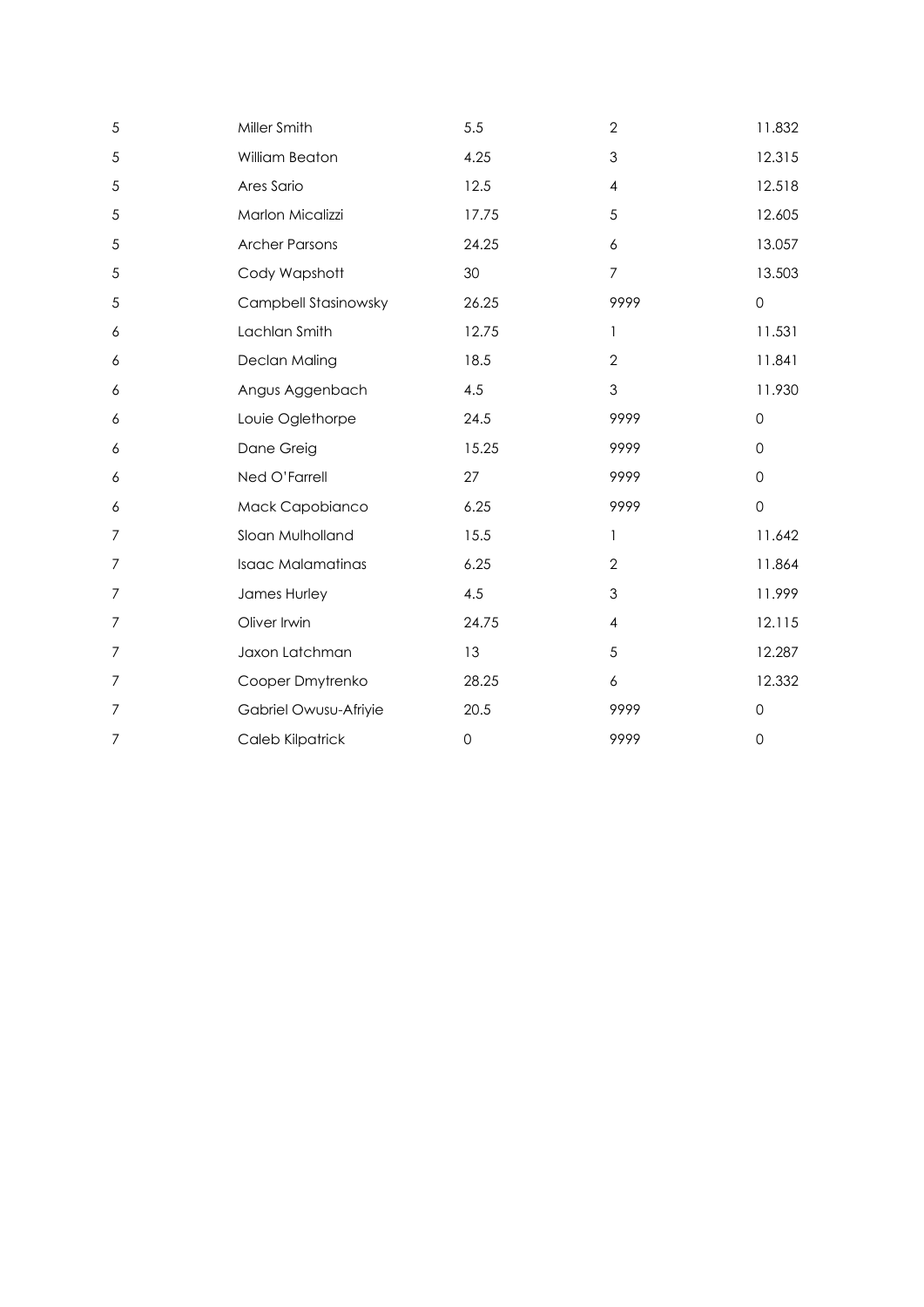## (2021 RESULTS – SUNDAY) 9:51AM – LITTLE ATHLETICS GIRLS

#### HANDICAP 100M – HEATS

| Heat         | Name                    | Handicap            | Place                   | <b>Time</b>         |
|--------------|-------------------------|---------------------|-------------------------|---------------------|
| 1            | Jazmyn Cartledge        | 11.75               | 1                       | 12.739              |
| 1            | Lisa Raksri             | 10                  | $\overline{2}$          | 13.268              |
| 1            | Hannah Plazzer          | 16.75               | $\mathfrak 3$           | 13.327              |
| 1            | Madelyn Beaton          | 14.25               | $\overline{\mathbf{4}}$ | 13.365              |
| 1            | Sophie Jardine          | 13.25               | 5                       | 13.426              |
| 1            | India Harding           | 25.25               | $\boldsymbol{6}$        | 13.475              |
| 1            | <b>Tahnee Hutchison</b> | $\overline{7}$      | $\boldsymbol{7}$        | 13.518              |
| $\sqrt{2}$   | Alyssa Beaton           | 10                  | $\mathbf{1}$            | 12.834              |
| $\mathbf 2$  | Charlotte Dunn          | 13.5                | $\mathbf{2}$            | 12.923              |
| $\mathbf{2}$ | Kiara Boyd              | 7.75                | $\mathfrak{Z}$          | 12.945              |
| $\mathbf 2$  | <b>Delilah Dartnell</b> | 14.5                | $\overline{\mathbf{4}}$ | 12.974              |
| $\sqrt{2}$   | <b>Bella Pasquali</b>   | $\mathsf{O}\xspace$ | 5                       | 12.990              |
| $\mathbf 2$  | Hannah Gec              | 17.25               | $\boldsymbol{6}$        | 13.013              |
| $\mathbf{2}$ | Manon Muir              | 11.75               | $\overline{7}$          | 13.123              |
| $\mathbf{2}$ | Eliza Evans             | 25.25               | 8                       | 13.354              |
| 3            | Ava Hemlsey Woolley     | 8.25                | 1                       | 12.750              |
| 3            | Naomi Henderson         | 11                  | $\overline{2}$          | 12.877              |
| 3            | Grace Hemlsey Woolley   | 13.75               | $\mathfrak{S}$          | 12.972              |
| 3            | Ciara Willey            | 12.5                | 4                       | 13.047              |
| 3            | Darcy Venn              | 15                  | 5                       | 13.155              |
| 3            | Caitlin Evans           | 3.5                 | 6                       | 13.201              |
| 3            | poppy Skerry            | 25.5                | $\boldsymbol{7}$        | 13.423              |
| 3            | Shakira Lual            | 17.25               | $\,8\,$                 | 13.484              |
| 4            | Sienna Gec              | 15.5                |                         | 12.772              |
| 4            | <b>Bridie Neale</b>     | 4.75                | $\overline{2}$          | 12.815              |
| 4            | Arabella McColl         | 8.5                 | $\mathfrak{Z}$          | 12.913              |
| 4            | Monique Williams        | 12.5                | $\overline{\mathbf{4}}$ | 13.020              |
| 4            | Elsa Volz               | 17.5                | 5                       | 13.196              |
| 4            | Tayissa Kekoc           | 11                  | $\boldsymbol{6}$        | 13.367              |
| 4            | Charli Brown            | 13.75               | $\boldsymbol{7}$        | 13.559              |
| 4            | Millie Baldwin          | 26                  | 9999                    | $\mathsf{O}\xspace$ |
| $\sqrt{5}$   | Olivia Tierney          | 11                  | 1                       | 12.443              |
| 5            | Abby McTernan           | 12.5                | $\mathbf{2}$            | 12.721              |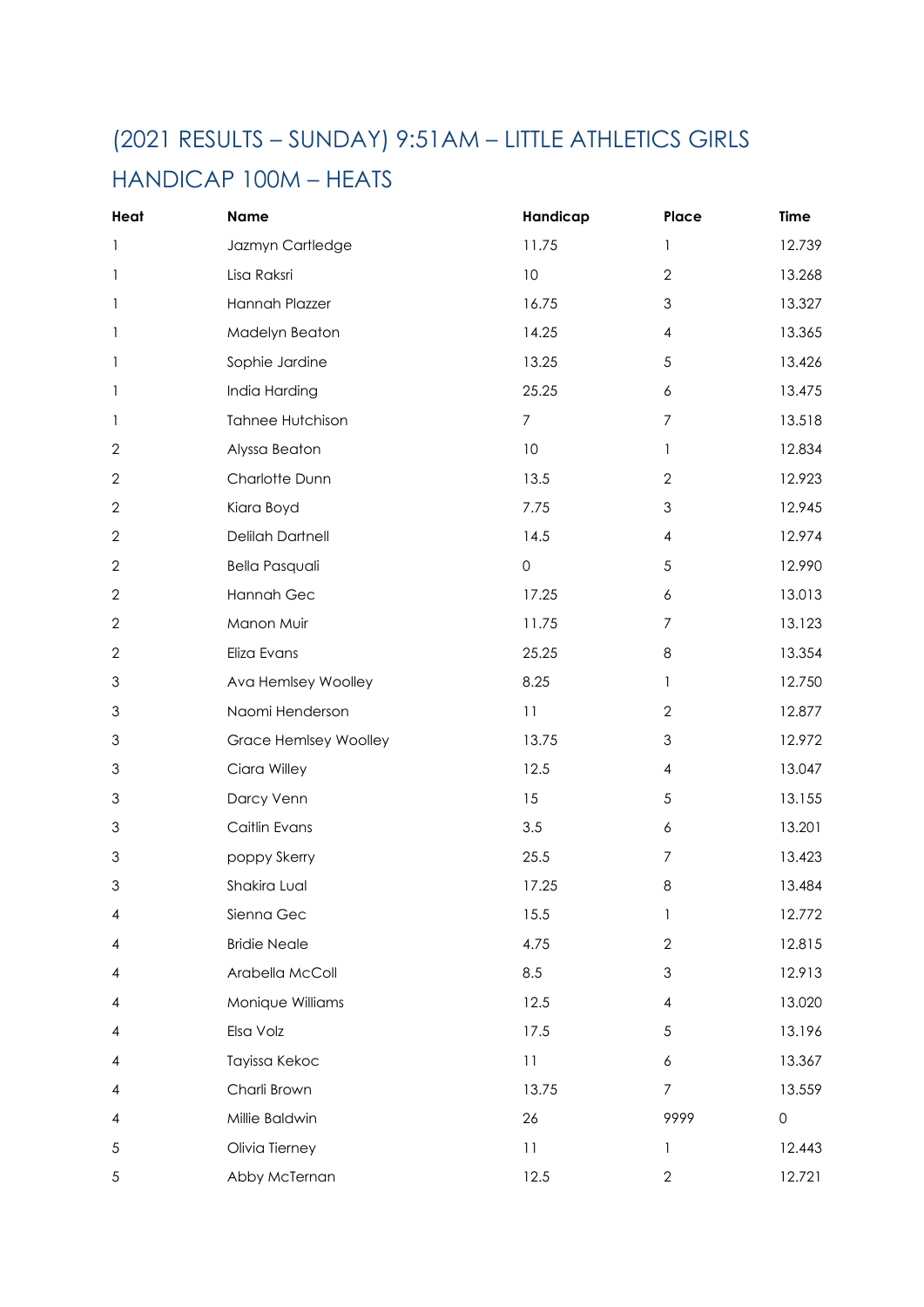| 5                | <b>Grace Carter</b>     | 5.5                 | 3                | 12.731              |
|------------------|-------------------------|---------------------|------------------|---------------------|
| 5                | <b>Bianca Thomas</b>    | 15.75               | $\pmb{4}$        | 12.965              |
| 5                | Macey Hansen            | 18                  | $\sqrt{5}$       | 12.979              |
| 5                | Lacey Williams          | 8.5                 | $\boldsymbol{6}$ | 13.023              |
| 5                | Georgia Foster          | 13.75               | $\overline{7}$   | 13.277              |
| 6                | Hannah McMeel           | 16                  | 1                | 12.221              |
| 6                | Shakira Harding         | 5.5                 | $\overline{2}$   | 12.432              |
| 6                | <b>Eliza Chivers</b>    | 12.75               | $\mathfrak{S}$   | 12.773              |
| 6                | Ruby McTernan           | 11                  | 4                | 13.073              |
| $\boldsymbol{6}$ | Jessica Nolan           | 8.75                | 5                | 13.107              |
| $\boldsymbol{6}$ | Lucinda Rankin          | 18.5                | $\boldsymbol{6}$ | 13.239              |
| $\boldsymbol{6}$ | <b>Harper Harding</b>   | 4                   | $\boldsymbol{7}$ | 13.391              |
| $\overline{7}$   | Maeve Gill              | 12.75               | $\mathbf{1}$     | 12.650              |
| $\overline{7}$   | Lula Parrott            | 24                  | $\overline{2}$   | 12.742              |
| $\overline{7}$   | Emily Rankin            | 8.75                | $\mathfrak{S}$   | 12.746              |
| $\boldsymbol{7}$ | Alicia Gec              | 11.25               | $\pmb{4}$        | 12.868              |
| $\boldsymbol{7}$ | Acacia Blake            | 4                   | 5                | 13.031              |
| $\overline{7}$   | <b>Boniah Johns</b>     | $\boldsymbol{6}$    | 9999             | $\mathsf{O}\xspace$ |
| $\overline{7}$   | Piper Knorpp            | 16.25               | 9999             | $\mathsf{O}\xspace$ |
| 8                | <b>Isabella Parrott</b> | 13                  | $\mathbf{1}$     | 12.551              |
| 8                | Sophia Pasquali         | $\mathcal{P}$       | $\overline{2}$   | 12.966              |
| 8                | Emma Driscoll           | 6.5                 | $\mathfrak{S}$   | 12.985              |
| 8                | Charlotte Nielsen       | $\mathsf{O}\xspace$ | 4                | 13.158              |
| 8                | Stella Tucker           | 4                   | $\sqrt{5}$       | 13.205              |
| 8                | Adele Tucker            | 24.25               | $\boldsymbol{6}$ | 13.404              |
| 8                | Lucie Carson            | 16.5                | 9999             | $\mathsf{O}\xspace$ |
| 8                | April Kosta             | 11.75               | 9999             | $\mathsf{O}$        |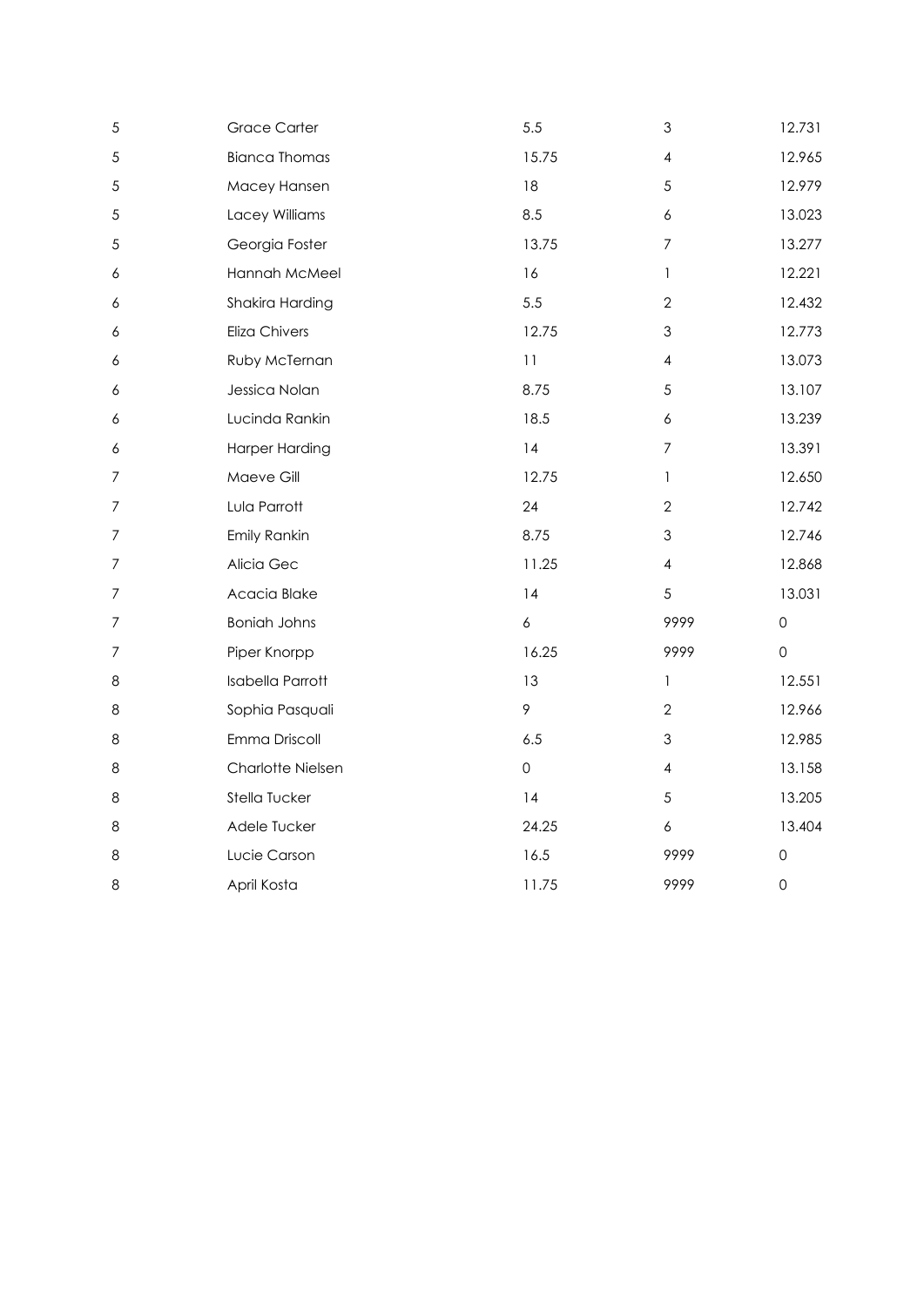## RESULTS SUNDAY 2021 LITTLE ATHLETICS 400M HEATS

| Heat                      | <b>Name</b>             | Handicap     | Place            | Time                |
|---------------------------|-------------------------|--------------|------------------|---------------------|
|                           | Lachlan Smith           | 67           | $\mathbf{1}$     | 49.743              |
|                           | Dashiell Muir           | 27           | $\overline{2}$   | 50.379              |
| 1                         | Marcus Ryan             | 73           | $\mathfrak{S}$   | 52.156              |
| 1                         | Eliza Chivers           | 71           | $\overline{4}$   | 52.988              |
| 1                         | William Beaton          | 39           | 5                | 53.181              |
| 1                         | Alyssa Beaton           | 75           | $\boldsymbol{6}$ | 55.163              |
|                           | India Harding           | 100          | $\overline{7}$   | 1:1.716             |
| 1                         | Archie Thomas           | 95           | 9999             | $\mathsf{O}\xspace$ |
|                           | Mack Capobianco         | 45           | 9999             | $\mathsf{O}\xspace$ |
| 1                         | Elsa Volz               | 75           | 9999             | $\mathsf{O}\xspace$ |
| 1                         | Emily Rankin            | 74           | 9999             | $\mathsf{O}\xspace$ |
| 1                         | Monique Williams        | 76           | 9999             | $\mathsf{O}\xspace$ |
|                           | <b>Bridie Neale</b>     | 61           | 9999             | $\mathsf{O}\xspace$ |
| 1                         | Ned O'Farrell           | 100          | 9999             | $\mathsf{O}\xspace$ |
| $\overline{2}$            | Isaac Marschall         | 72           | $\mathbf{1}$     | 48.854              |
| $\sqrt{2}$                | Lacey Williams          | 75           | $\overline{2}$   | 52.461              |
| $\mathbf{2}$              | Emma Driscoll           | 73           | $\mathfrak{S}$   | 53.031              |
| $\mathbf{2}$              | Kristian Barresi        | 28           | $\overline{4}$   | 53.346              |
| $\mathbf{2}$              | Charlie Inkster         | 67           | 5                | 54.426              |
| $\mathbf{2}$              | Caitlin Evans           | 46           | 6                | 55.407              |
| $\mathbf{2}$              | <b>Isabella Parrott</b> | 76           | $\overline{7}$   | 57.195              |
| $\mathbf{2}$              | Illiana Mulholland      | 74           | 8                | 57.390              |
| $\mathbf{2}$              | <b>Gretel Blake</b>     | 76           | 9                | 59.641              |
| $\mathbf{2}$              | <b>Holly Yorke</b>      | 98           | 10               | 1:1.421             |
| $\mathbf{2}$              | <b>Grace Carter</b>     | 64           | 9999             | $\mathsf{O}$        |
| $\mathbf{2}$              | Calven Lipec            | 39           | 9999             | $\mathsf{O}\xspace$ |
| $\sqrt{2}$                | Louie Oglethorpe        | 100          | 9999             | $\mathsf{O}$        |
| $\ensuremath{\mathsf{3}}$ | Shakira Harding         | 53           | 1                | 51.249              |
| $\ensuremath{\mathsf{3}}$ | <b>Bradley Carter</b>   | 41           | $\overline{2}$   | 51.939              |
| $\mathfrak 3$             | Alicia Gec              | 66           | $\mathfrak{S}$   | 53.349              |
| 3                         | Manon Muir              | 70           | $\overline{4}$   | 53.724              |
| $\ensuremath{\mathsf{3}}$ | Ollie Mayhew-Sharp      | 72           | $\sqrt{5}$       | 53.929              |
| $\ensuremath{\mathsf{3}}$ | Caleb Kilpatrick        | $\mathsf{O}$ | $\boldsymbol{6}$ | 53.933              |
| $\ensuremath{\mathsf{3}}$ | Hannah Gec              | 74           | $\overline{7}$   | 57.540              |
| $\ensuremath{\mathsf{3}}$ | Alfie Oglethorpe        | 100          | $\,8\,$          | 58.489              |
| $\ensuremath{\mathsf{3}}$ | Oliver Irwin            | 76           | 9                | 59.110              |
| $\mathfrak 3$             | Lana Hughes             | 78           | 10               | 1:0.111             |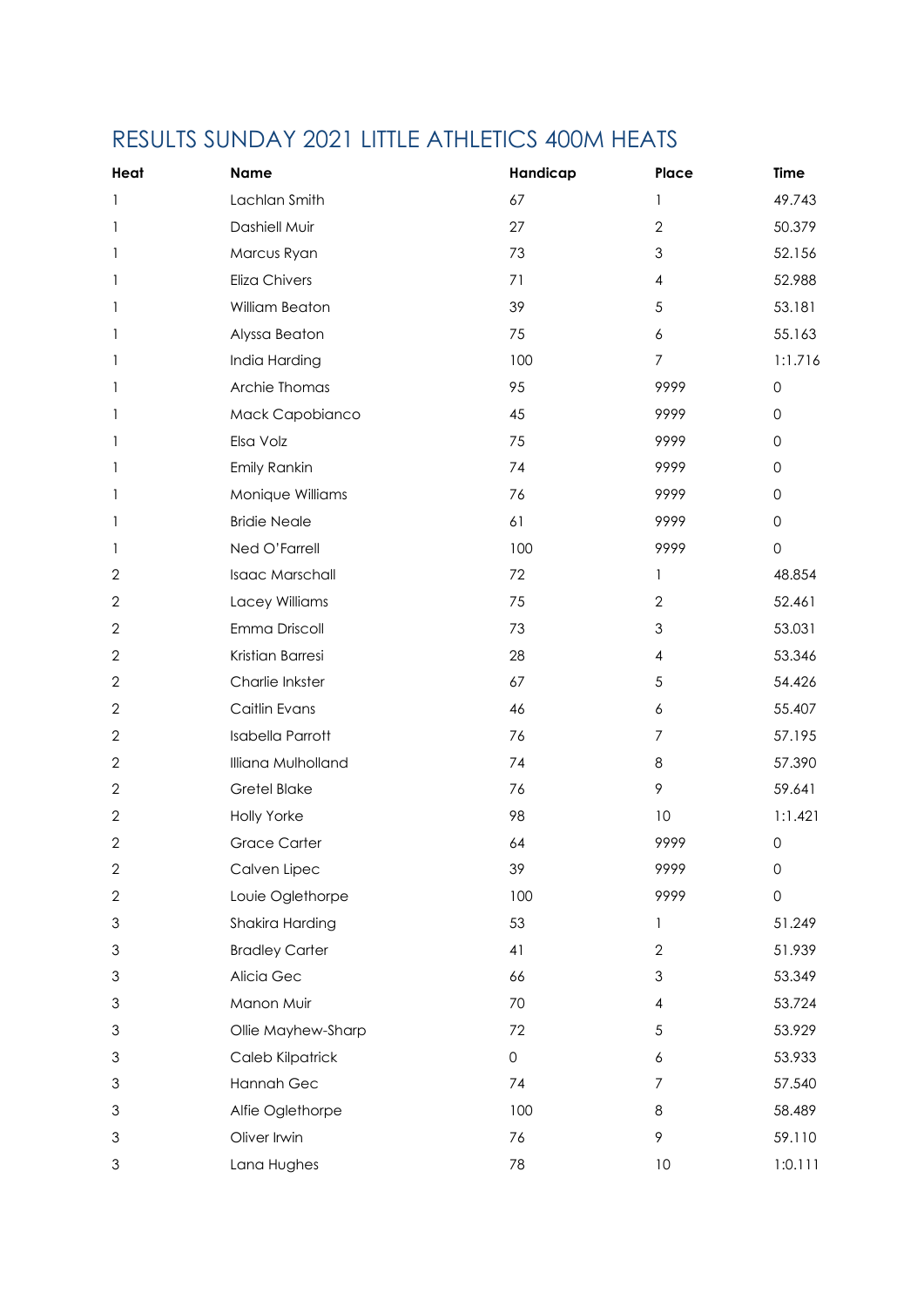| 3             | Flynn Sandison        | 100    | 11                      | 1:0.606             |
|---------------|-----------------------|--------|-------------------------|---------------------|
| $\mathfrak 3$ | Gabriel Owusu-Afriyie | 74     | 9999                    | $\mathsf{O}\xspace$ |
| 3             | Maeve Gill            | 75     | 9999                    | 0                   |
| $\mathfrak 3$ | <b>Bella Pasquali</b> | 34     | 9999                    | $\mathsf{O}\xspace$ |
| 4             | Miller Smith          | 41     | 1                       | 51.389              |
| 4             | Angus Aggenbach       | 38     | $\overline{2}$          | 52.369              |
| 4             | Arabella McColl       | $72\,$ | 3                       | 52.683              |
| 4             | <b>Ethan Goding</b>   | 22     | $\overline{\mathbf{4}}$ | 52.691              |
| 4             | Harry McDonough       | 56     | 5                       | 53.365              |
| 4             | Tahnee Hutchison      | 76     | 6                       | 53.421              |
| 4             | Lisa Raksri           | 66     | $\overline{7}$          | 55.126              |
| 4             | Marlon Micalizzi      | 74     | 8                       | 56.096              |
| 4             | Sawyer Harris         | 71     | 9                       | 57.475              |
| 4             | Chase Jardine         | 75     | 10                      | 57.905              |
| 4             | Charli Brown          | 81     | 11                      | 58.214              |
| 4             | Cody Wapshott         | 100    | 12                      | 1:0.706             |
| 4             | Tate Jardine          | 100    | 13                      | 1:10.796            |
|               |                       |        |                         |                     |
| 4             | Olivia Tierney        | 74     | 9999                    | $\mathsf{O}\xspace$ |
| $\sqrt{5}$    | Declan Maling         | 75     | 1                       | 51.074              |
| 5             | Sloan Mulholland      | 59     | $\overline{2}$          | 51.237              |
| 5             | Archer Jones          | 44     | 3                       | 51.611              |
| $\sqrt{5}$    | Joe Chigwidden        | 25     | $\overline{\mathbf{4}}$ | 51.846              |
| $\sqrt{5}$    | Ciara Willey          | 66     | $\sqrt{5}$              | 55.040              |
| 5             | Sienna Gec            | 71     | 6                       | 55.572              |
| 5             | Stella Tucker         | 74     | $\overline{7}$          | 57.273              |
| $\sqrt{5}$    | Callum Wade           | 85     | 8                       | 57.287              |
| 5             | Nate Smith            | 72     | 9                       | 57.441              |
| $\sqrt{5}$    | <b>Harper Harding</b> | 76     | $10$                    | 58.874              |
| $\sqrt{5}$    | Finn Irwin            | 100    | 11                      | 1:10.064            |
| $\sqrt{5}$    | Lula Parrott          | 100    | 9999                    | $\mathsf{O}\xspace$ |
| $\sqrt{5}$    | Daniel Hildyard       | 38     | 9999                    | $\mathsf{O}\xspace$ |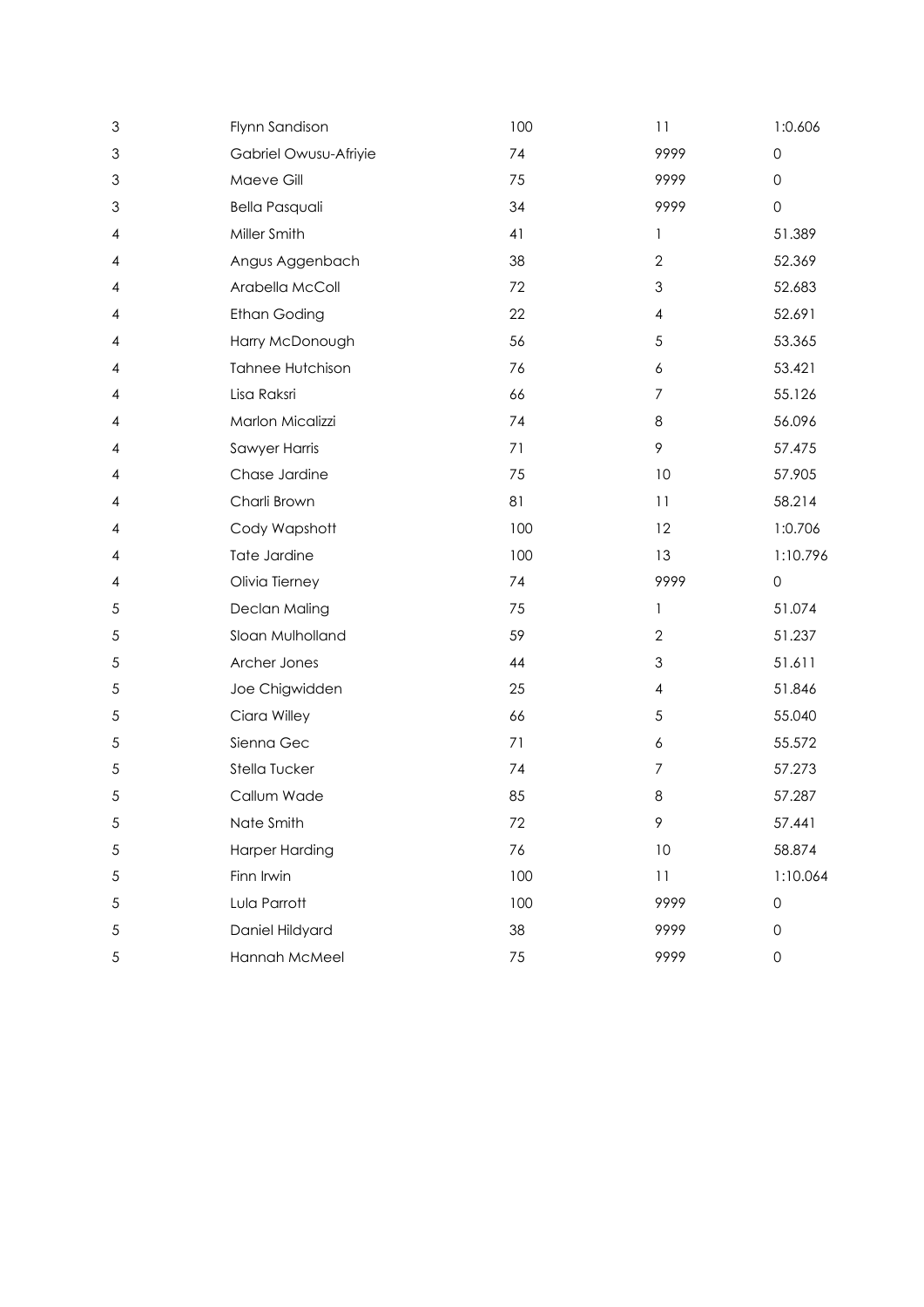### (2021 RESULTS – MONDAY) 10:20AM – LITTLE ATHLETICS

#### HANDICAP 400M – FINAL

| Heat | <b>Name</b>           | Handicap | Place | <b>Time</b> |
|------|-----------------------|----------|-------|-------------|
| 4000 | Lachlan Smith         | 67       |       | 48.842      |
| 4000 | Joe Chigwidden        | 25       | 2     | 50.695      |
| 4000 | Isaac Marschall       | 72       | 3     | 50.702      |
| 4000 | Shakira Harding       | 53       | 4     | 51.118      |
| 4000 | Archer Jones          | 44       | 5     | 51.240      |
| 4000 | <b>Bradley Carter</b> | 41       | 6     | 51.489      |
| 4000 | Sloan Mulholland      | 59       | 7     | 51.957      |
| 4000 | Declan Maling         | 75       | 8     | 52.018      |
| 4000 | Dashiell Muir         | 27       | 9     | 52.133      |
| 4000 | Miller Smith          | 41       | 10    | 52.594      |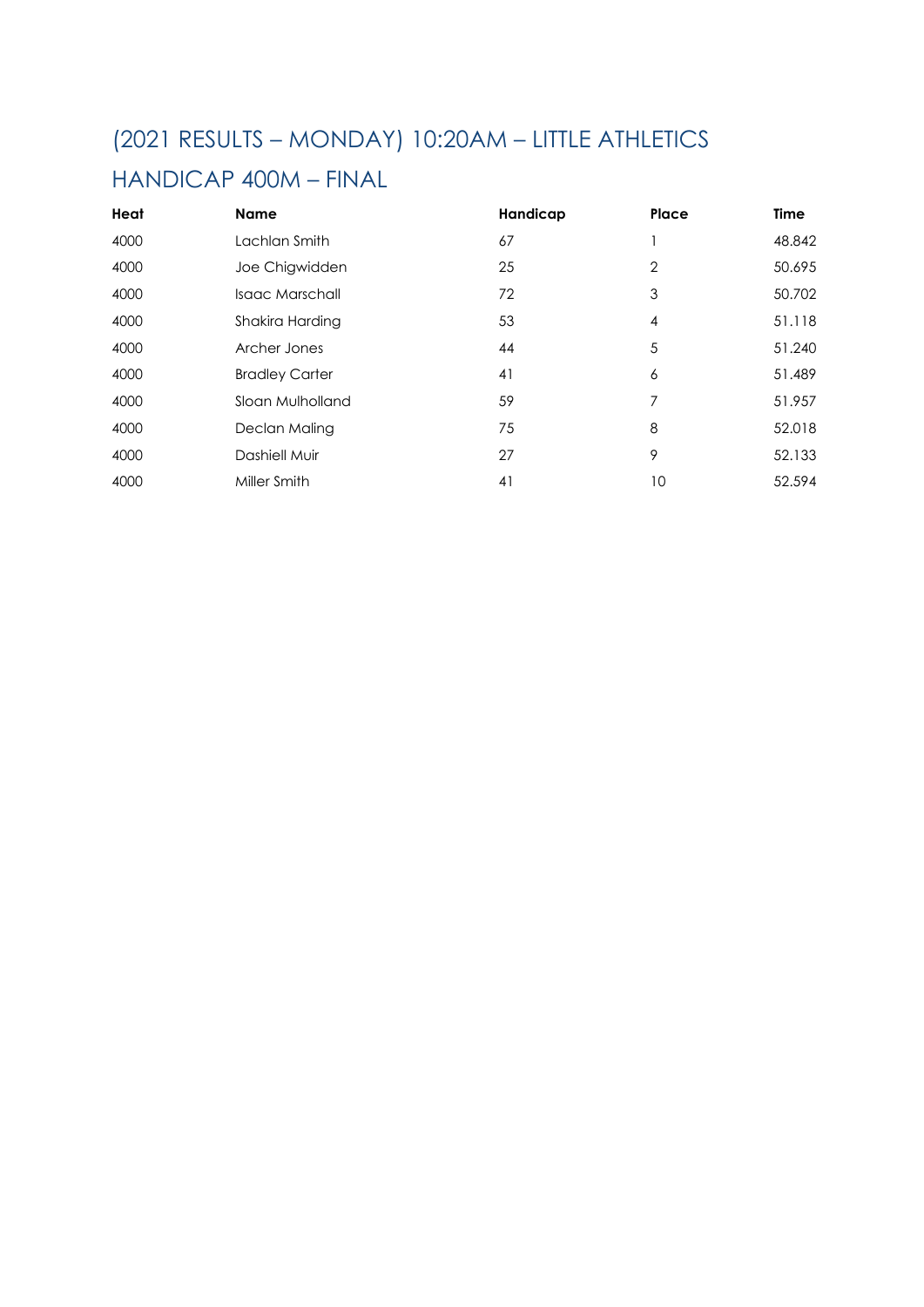# (2021 RESULTS – MONDAY) 3:35PM – LITTLE ATHLETICS BOYS

#### HANDICAP 100M – FINAL

| <b>Name</b>      | Handicap | Place | <b>Time</b> |
|------------------|----------|-------|-------------|
| Sloan Mulholland | 15.5     |       | 11.603      |
| Isaac Marschall  | 14.5     | ာ     | 11.637      |
| Dashiell Muir    | 5        | 3     | 11.700      |
| Nate Smith       | 21       | 4     | 11.747      |
| Daniel Hildyard  | 8.5      | 5     | 11.774      |
| Lachlan Smith    | 12.75    | Ô     | 11.803      |
| Joshua Evans     | 15       |       | 11.809      |
| Joe Chigwidden   | 3.75     | 8     | 12.496      |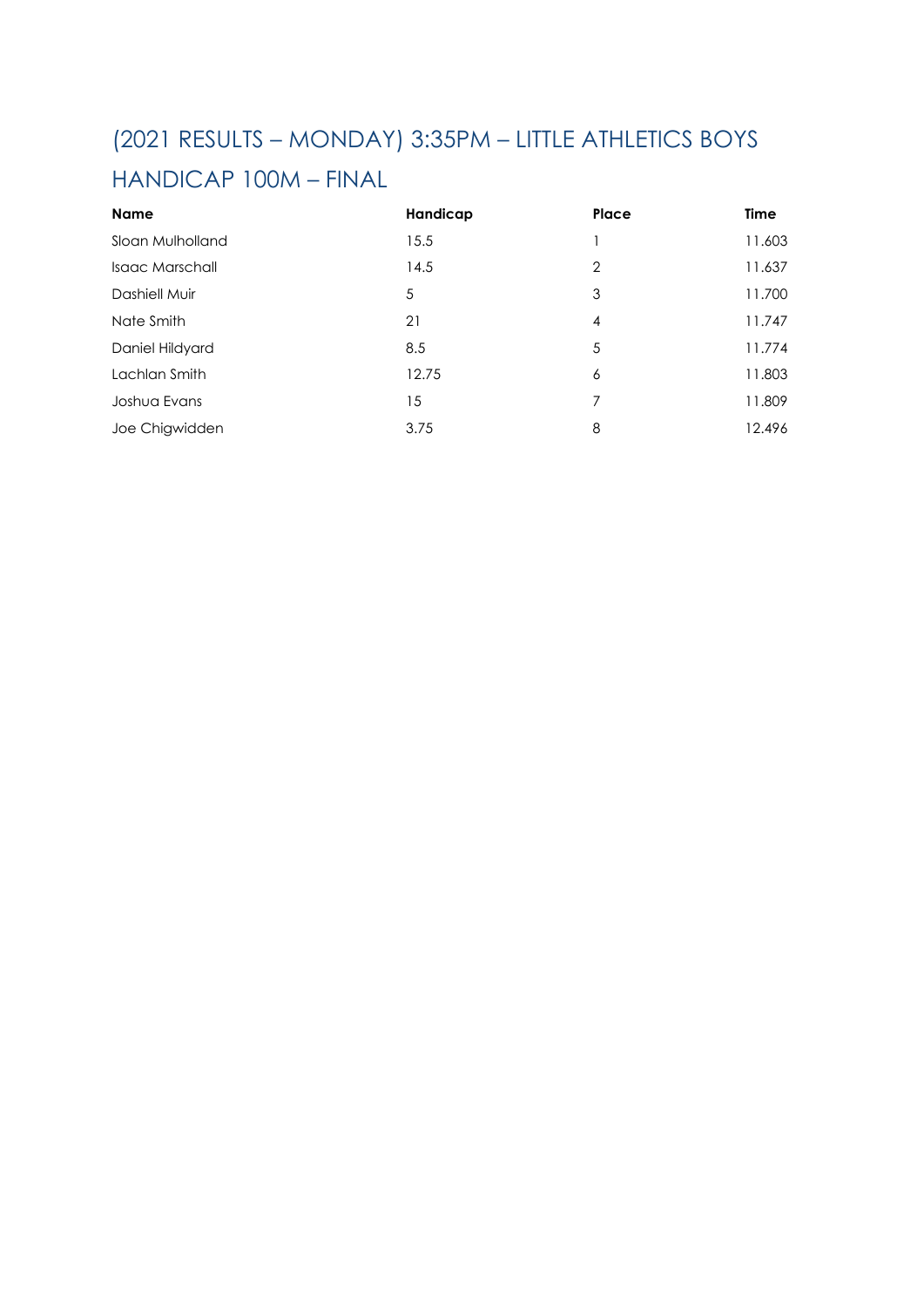## (2021 RESULTS – MONDAY) 3:45PM – LITTLE ATHLETICS GIRLS

#### HANDICAP 100M – FINAL

| <b>Name</b>         | Handicap | Place | <b>Time</b> |
|---------------------|----------|-------|-------------|
| Hannah McMeel       | 16       |       | 12.411      |
| Isabella Parrott    | 13       |       | 12.484      |
| Sienna Gec          | 15.5     | 3     | 12.679      |
| Ava Hemlsey Woolley | 8.25     |       | 12.788      |
| Jazmyn Cartledge    | 11.75    |       | 12.808      |
| Alyssa Beaton       | 10       | 6     | 12.811      |
| Maeve Gill          | 12       |       | 12.871      |
| Olivia Tierney      |          | 8     | 13.082      |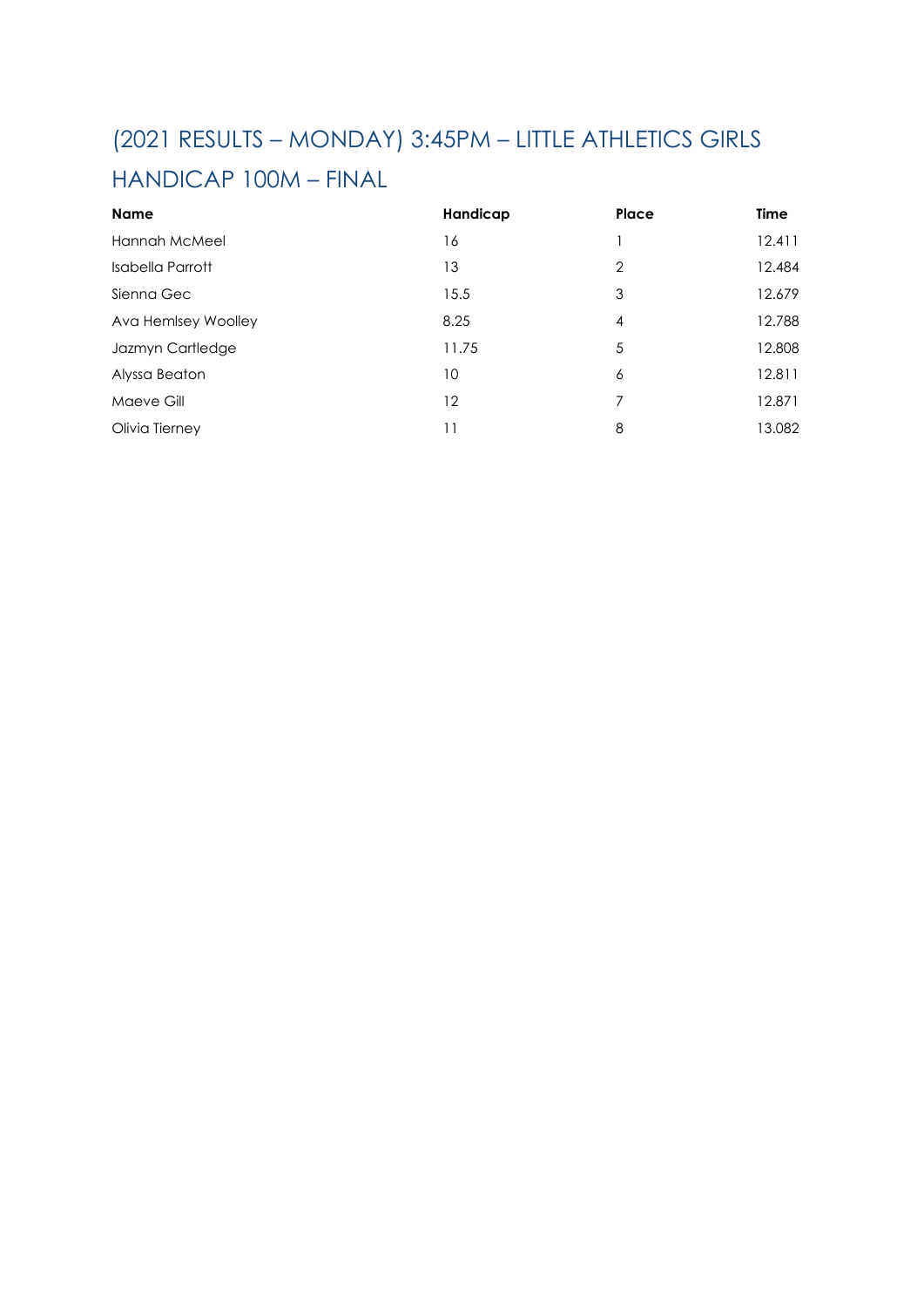## (2021 RESULTS – MONDAY) 4:15PM – LITTLE ATHLETICS

#### HANDICAP 1600M – FINAL

| <b>Name</b>           | Place                     | Handicap            | <b>Time</b> |
|-----------------------|---------------------------|---------------------|-------------|
| Daniel Hildyard       | 1                         | 175                 | 4:39.215    |
| William Hughes        | $\mathbf{2}$              | 175                 | 4:42.508    |
| <b>Joel Davies</b>    | $\ensuremath{\mathsf{3}}$ | 80                  | 4:45.761    |
| <b>Tommy Williams</b> | $\overline{\mathcal{A}}$  | 95                  | 4:45.775    |
| Jack Allan            | $\sqrt{5}$                | 115                 | 4:48.548    |
| Angus Thomas          | 6                         | 160                 | 4:49.227    |
| Hugh Weidemann        | $\overline{7}$            | 170                 | 4:50.035    |
| Jack Lynch            | 8                         | 195                 | 4:51.562    |
| Jonathan Neethling    | 9                         | 45                  | 4:52.062    |
| Joshua Evans          | 10                        | 160                 | 4:53.765    |
| Declan Maling         | 11                        | 220                 | 4:55.957    |
| Noah Board            | 12                        | 245                 | 4:59.825    |
| Ciara Willey          | 13                        | 280                 | 5:0.298     |
| Zach Sandison         | 14                        | 380                 | 5:0.744     |
| <b>Ethan Goding</b>   | 15                        | $\mathsf{O}\xspace$ | 5:0.760     |
| Ollie Mayhew-Sharp    | 16                        | 175                 | 5:1.784     |
| Eliza Chivers         | 17                        | 200                 | 5:3.933     |
| Oliver Irwin          | 18                        | 255                 | 5:4.360     |
| Callum Wade           | 19                        | 255                 | 5:4.547     |
| <b>Jack Griffiths</b> | 20                        | 225                 | 5:4.748     |
| Cooper Dmytrenko      | 21                        | 235                 | 5:8.499     |
| Mia Monaghan          | 22                        | 245                 | 5:10.368    |
| Alicia Gec            | 23                        | 225                 | 5:14.057    |
| Hannah Gec            | 24                        | 260                 | 5:16.343    |
| Benjamin Anthony      | 25                        | 230                 | 5:16.973    |
| Chase Jardine         | 26                        | 250                 | 5:18.585    |
| Sienna Gec            | 27                        | 225                 | 5:20.130    |
| Ethan Anthony         | 28                        | 280                 | 5:23.190    |
| Lana Hughes           | 29                        | 365                 | 5:26.986    |
| Max Dmytrenko         | 30                        | 310                 | 5:28.120    |
| Cody Wapshott         | 31                        | 400                 | 5:42.470    |